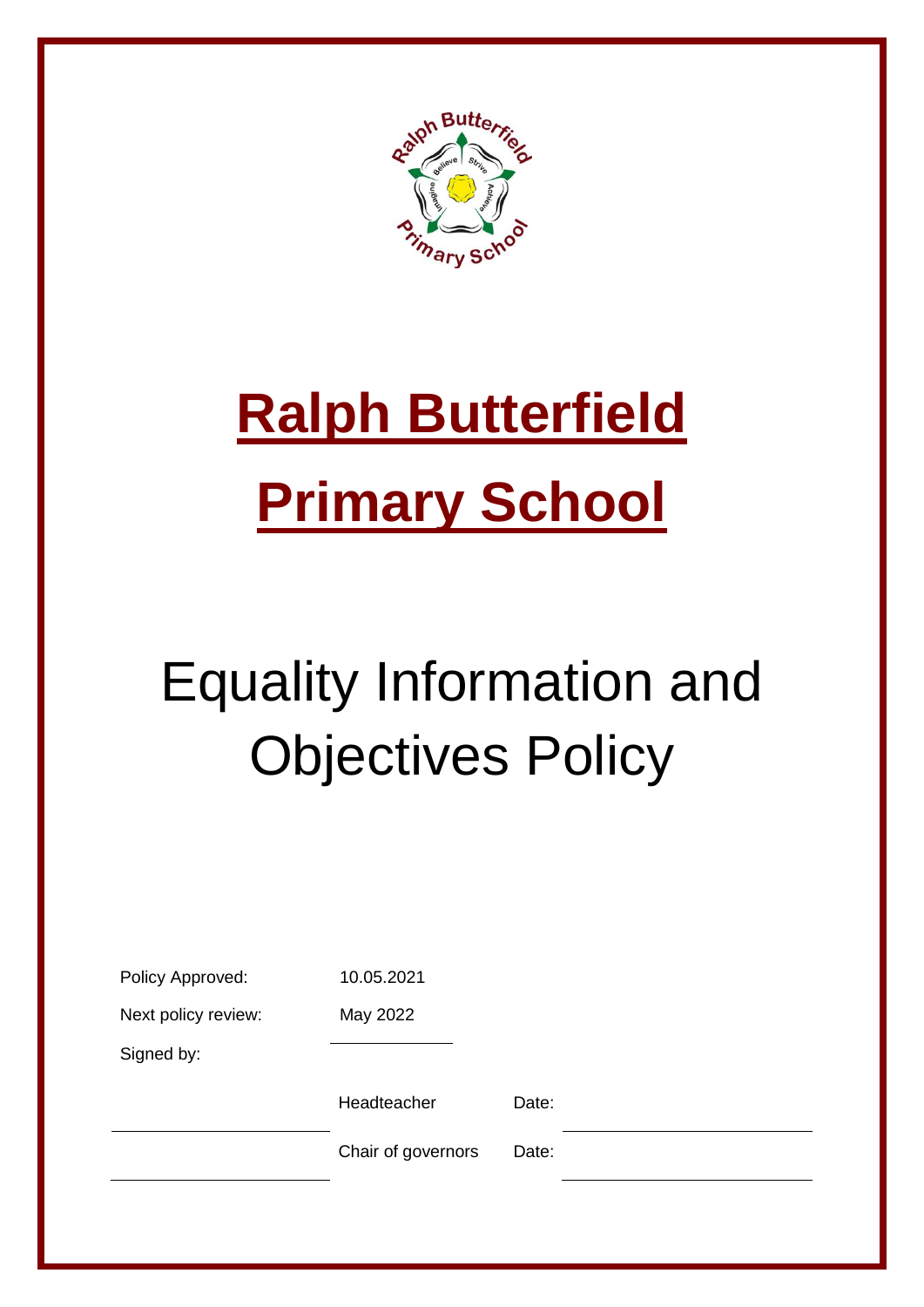## **Contents:**

#### [Statement of intent](#page-1-0)

- 1. [Legal framework](#page-2-0)
- 2. [Principles and aims](#page-3-0)
- 3. [Roles and responsibilities](#page-4-0)
- 4. [Equality objectives](#page-5-0)
- 5. [Collecting and using information](#page-6-0)
- 6. [Publishing information](#page-7-0)
- 7. [Promoting equality](#page-7-1)
- 8. Addressing prejudice-related incidents
- 9. [Complaints procedure](#page-8-0)
- 10. [Curriculum](#page-8-1)
- <span id="page-1-0"></span>11. [Monitoring and review](#page-8-2)

#### **Statement of intent**

Ralph Butterfield Primary School recognises that certain groups in society have historically been disadvantaged because of unlawful discrimination they have faced due to their race, sex, disability, gender reassignment, marriage/civil partnership, religion/belief, sexual orientation or age.

This policy will put in place a range of actions to eliminate prejudice, unlawful discrimination and victimisation within the school community and workforce.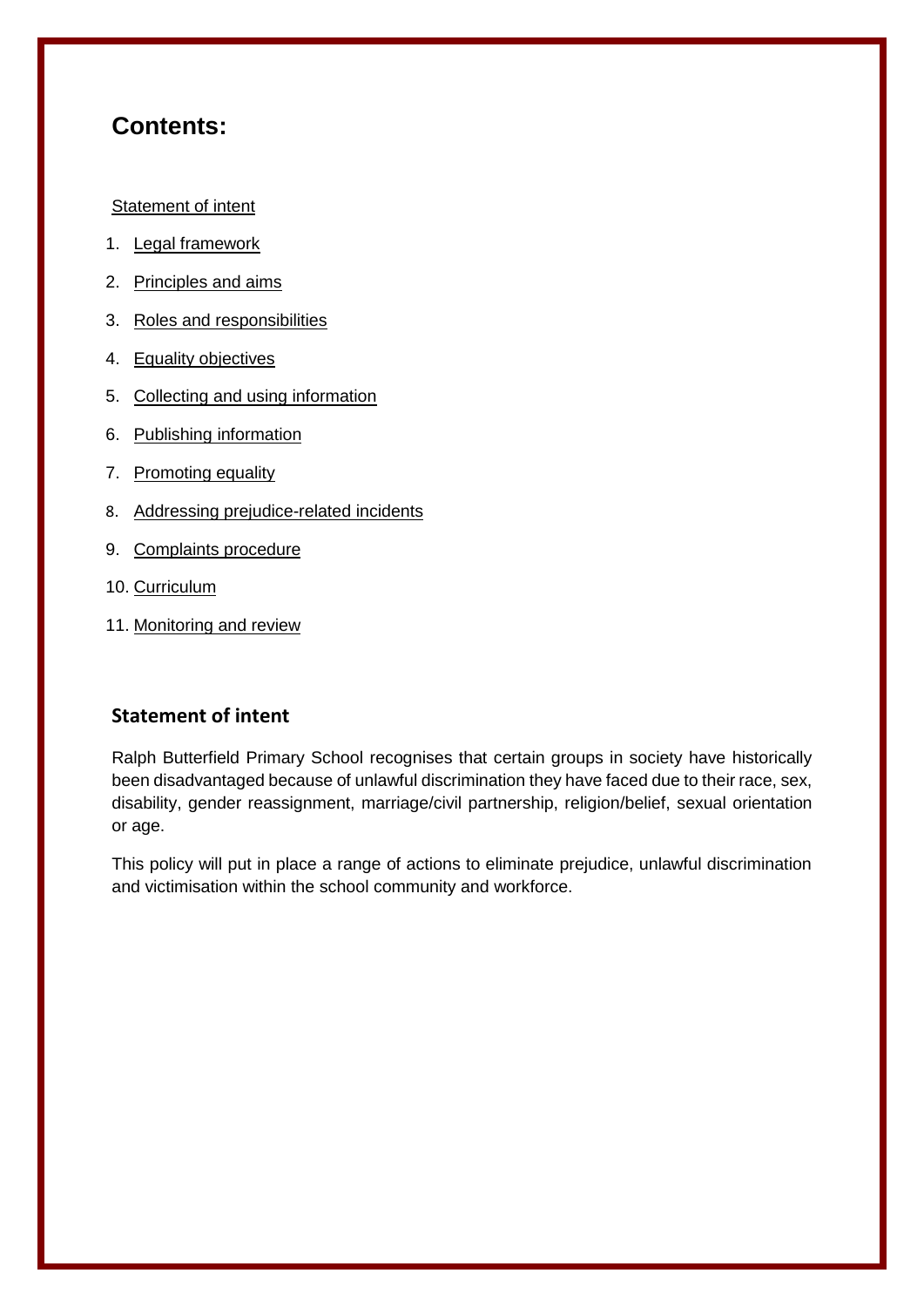## <span id="page-2-0"></span>1. Legal framework

This policy has due regard to all relevant legislation and statutory guidance including, but not limited to, the following:

- Human Rights Act 1998
- The Special Educational Needs and Disability Regulations 2014
- Education and Inspections Act 2006
- Equality Act 2010
- Equality Act 2010 (Specific Duties) Regulations 2011
- The Equality Act 2010 (Specific Duties and Public Authorities) Regulations 2017
- Public Sector Equality Duty (PSED)
- Data Protection Act 2018
- The UK General Data Protection Regulation (GDPR)

This policy also has due regard for non-statutory guidance, including the following:

DfE (2014) 'The Equality Act 2010 and schools'

This policy operates in conjunction with the following school policies:

- Admissions Policy
- Complaints Procedures Policy
- Equal Opportunities Policy: Pupils
- Equal Opportunities and Dignity at Work Policy
- Data Protection Policy

The Equality Act 2010 provides a modern, single legal framework with three broad duties:

- Eliminate discrimination harassment and victimisation
- Advance equality of opportunity
- Foster good relations

For the purpose of this policy, the Equality Act 2010 will be referred to as 'the Act'. The school fully understands the principles of the Act and the work needed to ensure that those with protected characteristics are not discriminated against and are given equal opportunities. Protected characteristics, under the Act, are as follows:

- Age
- **•** Disability
- Gender reassignment
- Marriage and civil partnership
- Maternity and pregnancy
- Race, colour, nationality or ethnicity
- Religion and belief
- $\bullet$  Sex
- Sexual orientation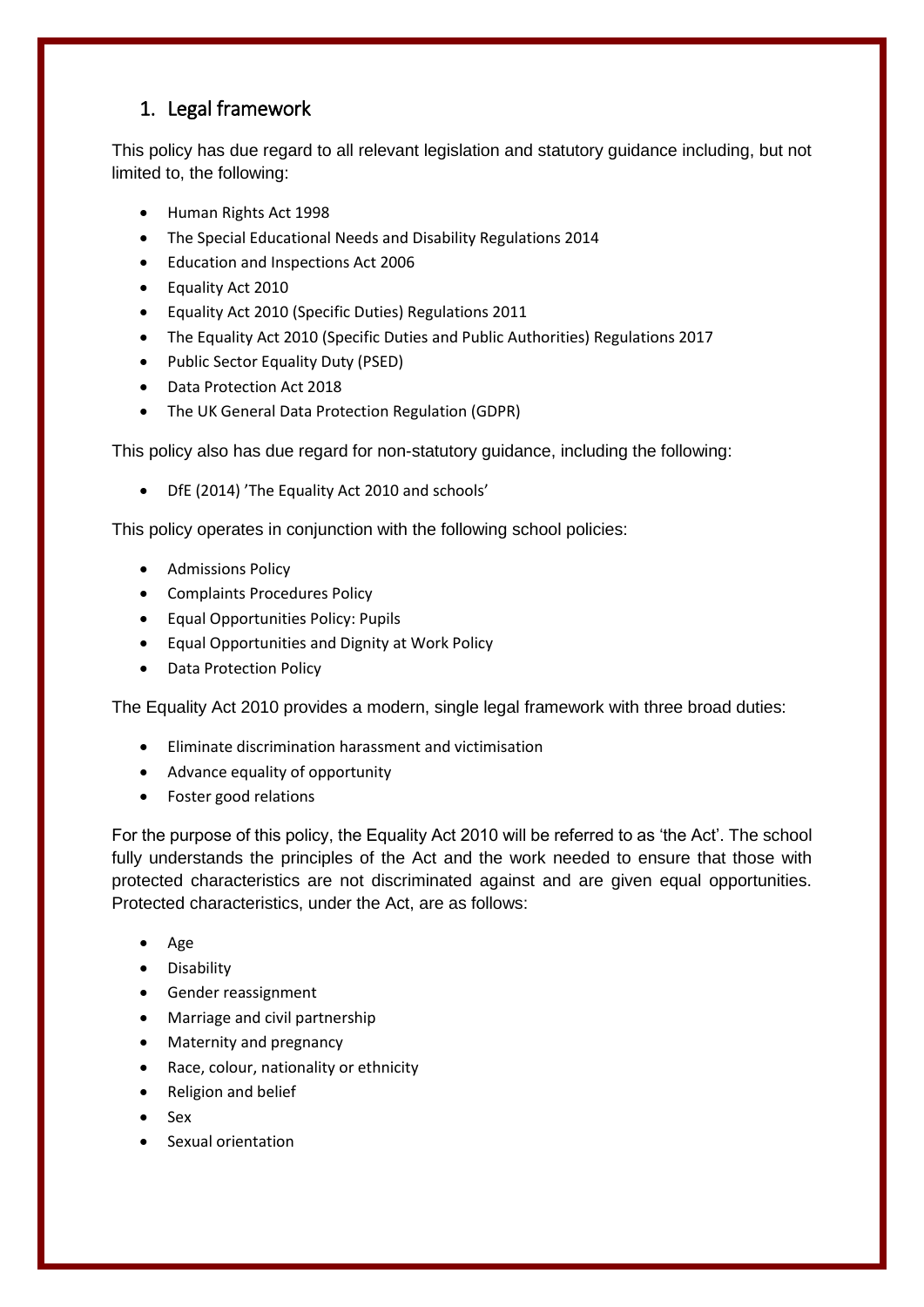The Act makes it unlawful for the responsible body of a school to discriminate against, harass or victimise a pupil or potential pupil:

- In relation to admissions.
- In the way it provides education for pupils.
- In the way it provides pupils access to any benefit, facility or service.
- By excluding a pupil or subjecting them to any other detriment.

We also recognise in school that social mobility and socio-economic status can be a factor in discrimination and prejudice; we will not discriminate against, harass or victimise any pupil, prospective pupil, or other member of the school community because of their socio-economic status.

The responsible body for the school is the governing board.

The school's liability not to discriminate, harass or victimise does not end when a pupil has left the school, but will apply to subsequent actions connected to the previous relationship between school and pupil, such as the provision of references on former pupils or access to "old pupils" communications and activities.

The school will promote equality of opportunity for all staff and job applicants and will work in line with the Equal Opportunities and Dignity at Work Policy.

#### <span id="page-3-0"></span>2. Principles and aims

We see all learners and potential learners, and their parents, as of equal value, regardless of any protected characteristic. Our policies, procedures and activities will not discriminate but must nevertheless take account of differences in life-experience, outlook and background, and in the kinds of barriers and disadvantages which people may face in relation to any protected characteristic.

The school will:

- Promote **race equality** and have due regard to eliminating unlawful racial discrimination, promoting equality of opportunity and good relations between people of different racial groups.
- Promote **disability equality**, ensuring equality of opportunity, eliminating unlawful discrimination and disability-related harassment and encouraging participation by disabled people in public life.
- Promote **gender equality** by eliminating unlawful discrimination and harassment, and promote the equality of opportunity amongst individuals of all genders.

The Public Sector Equality Duty explicitly covers Transgender people. For the purposes of this policy, the term 'transgender' refers to an individual whose gender expression or identity is different from that traditionally associated with the sex they were assigned at birth. The school will respect the confidentiality of those seeking gender reassignment and will provide a supportive environment within the community.

The Equality Act 2006 made provision for regulations to extend protection against discrimination on grounds of religion or belief to sexual orientation. The Equality Act (Sexual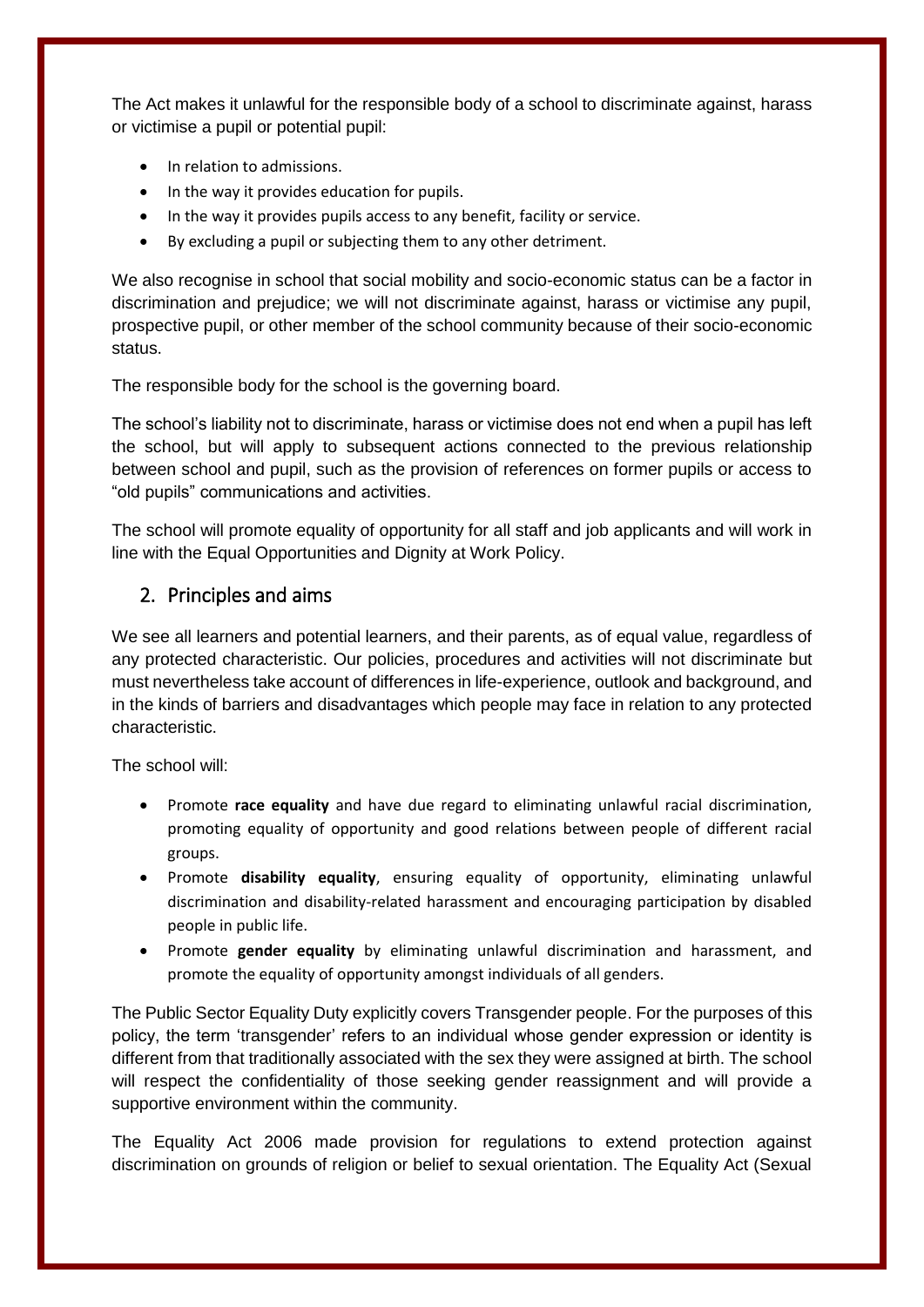Orientation) Regulations 2007 came into force on 30 April 2007, and they make discrimination unlawful in the areas of admissions, benefits and services for pupils and treatment of pupils.

The Education and Inspections Act 2006 inserted a new section 21(5) to the Education Act 2002, introducing a duty on the governing bodies of state schools to promote community cohesion. Community cohesion encompasses promoting good relations between pupils from different races, faiths / beliefs and socioeconomic backgrounds. The duty came into force on 1 September 2007.

The school is opposed to all forms of prejudice and recognises that children and young people who experience any form of prejudice-related discrimination may fare less well in the education system. The school will ensure that all staff comply with the appropriate equality legislation and regulations. The school's Admissions Policy will not discriminate against any protected characteristic in any way.

The school will:

- Ensure staff are aware of their responsibilities, given necessary training and support, and report progress to the governing board.
- Ensure that the recording and reporting of equality and diversity is sufficiently scrutinised.
- Foster positive attitudes and relationships, a shared sense of cohesion and belonging, and ensure this is promoted in our policies, procedures and activities.
- Observe good equalities practice in staff recruitment, retention and development, and ensure that all policies and procedures benefit all employees and potential employees regardless of any protected characteristic, and with full respect for legal rights relating to pregnancy and maternity.
- Reduce and remove inequalities and barriers that already exist.
- Engage with a range of groups and individuals to ensure that those who are affected by a policy, procedure or activity are consulted and involved in the design of new policies, and in the review of existing ones.
- Ensure that policies, procedures and activities benefit society as a whole, both locally and nationally, by fostering greater social cohesion, and greater participation in the public life of everyone, regardless of any protected characteristic.
- Ensure staff promote an inclusive and collaborative ethos in the school, challenging inappropriate language and behaviour, responding appropriately to incidents of discrimination and harassment, and showing appropriate support for pupils with additional needs, maintaining a good level of awareness of issues surrounding equality.

## <span id="page-4-0"></span>3. Roles and responsibilities

The governing board will:

- Ensure that the school complies with the appropriate equality legislation and regulations.
- Meet its obligations under the PSED to:
	- Publish equality objectives at least every four years commencing on the date of the last publication.
	- Update and publish information every year to demonstrate school compliance with the PSED.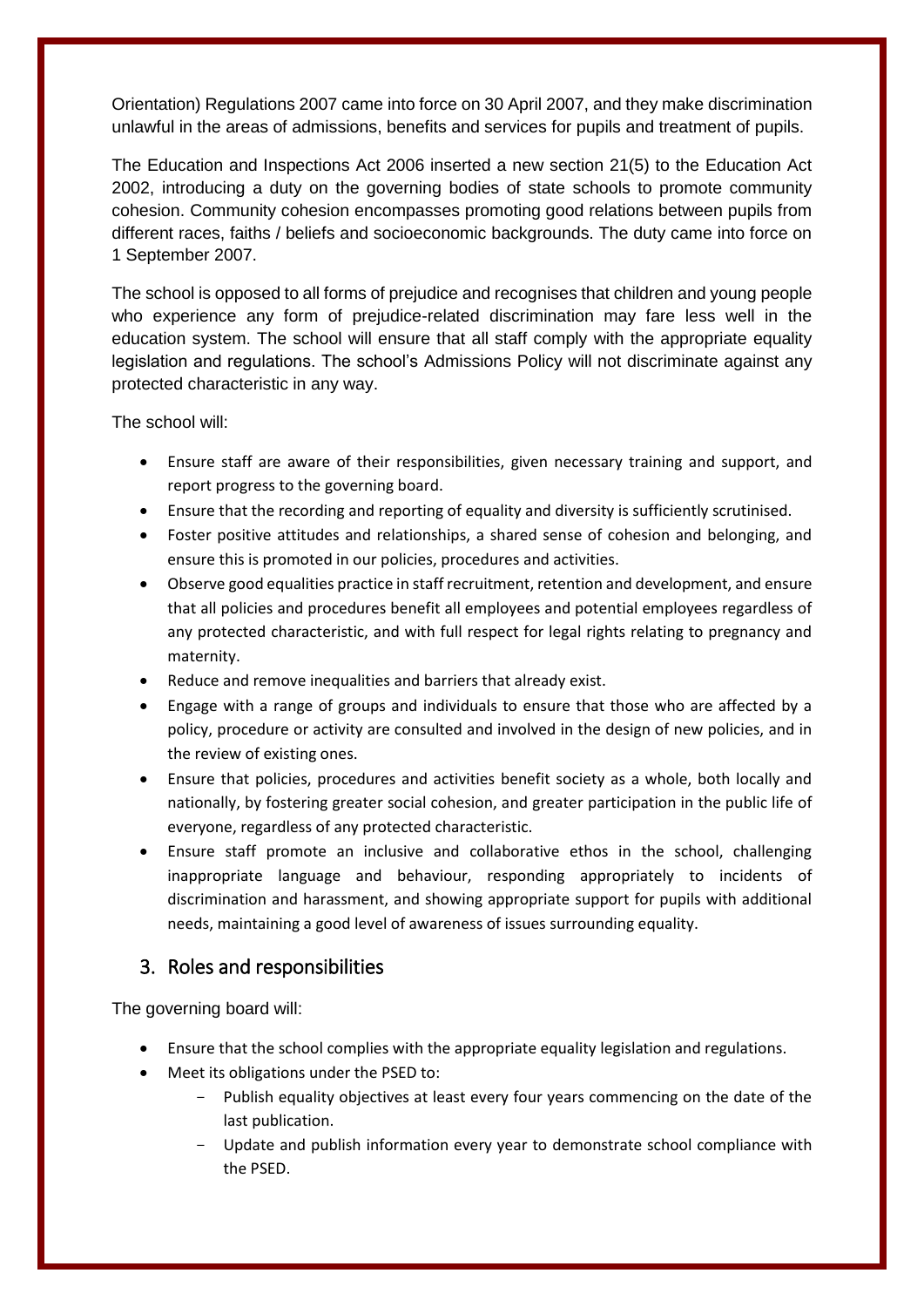- Ensure that the school's policies and procedures are developed and implemented with appropriate equality impact assessments informing future plans.
- Ensure that the school's Admissions Policy does not discriminate in any way. Ensure equal opportunities in its staff recruitment and promotion practices, professional development programmes and in membership of the governing board.
- Proactively recruit high-quality applicants from under-represented groups.
- Provide information in appropriate and accessible formats.
- Ensure that the necessary disciplinary measures are in place to enforce this policy.

#### The headteacher will:

- Implement this policy and its procedures.
- Ensure that all staff members receive the appropriate equality and diversity training as part of their induction and CPD.
- Ensure that all parents, visitors and contractors are aware of, and comply with, the provisions of this policy.
- Actively challenge and take appropriate action in any case of discriminatory practice.
- Address any reported incidents of harassment or bullying in line with DfE guidance.
- Produce an annual report on the progress of implementing the provisions of this policy and report it to the governing board.

Employees will:

- Be mindful of any incidents of harassment or bullying in the school.
- Address any minor issues of harassment or bullying and report any major breaches of the policy to the headteacher.
- Identify and challenge bias and stereotyping within the curriculum and the school's culture.
- Promote equality and good relations, and not harass or discriminate in any way.
- Monitor pupils' progress and academic needs to ensure the appropriate support is in place.
- Keep up-to-date with equality legislation and its application by attending the appropriate training.

Pupils will:

- Not discriminate or harass any other pupil or staff member.
- Actively encourage equality and diversity in the school by contributing their cultural experiences and values.
- Report any incidences of bullying or harassment, whether to themselves or to others, to the head of year or to another member of staff.
- Abide by all the school's equality and diversity policies, procedures and codes.
- The school will have an equality page on its website, in order to demonstrate how it is complying with the PSED in the Equality Act 2010, and advancing equality of opportunity.

## <span id="page-5-0"></span>4. Equality objectives

The school is committed to promoting the welfare and equality of all its staff, pupils and other members of the school community.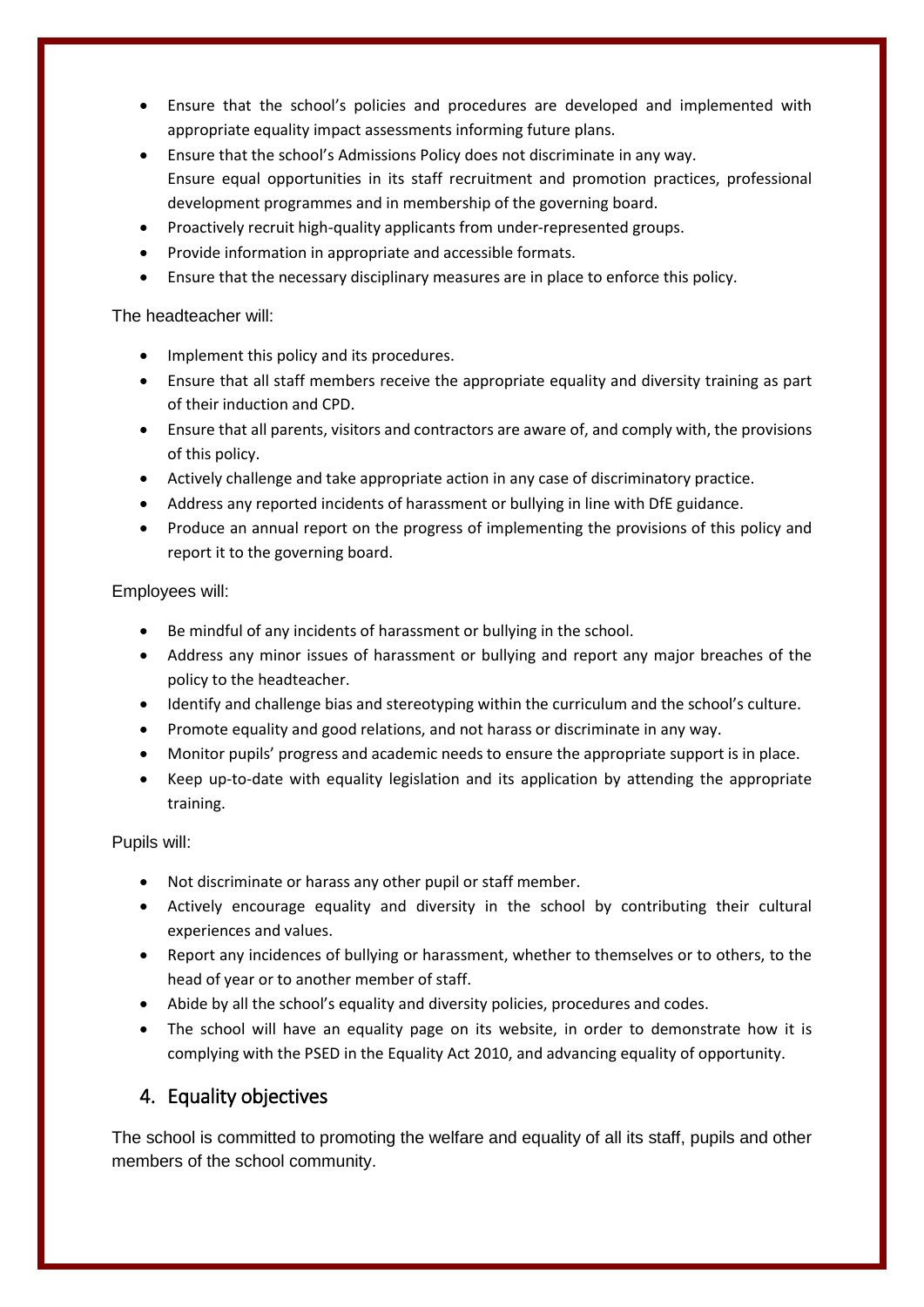To achieve this, the school has established the following objectives:

- To promote pupils' spiritual, moral, social and cultural development, with special emphasis on promoting equality and diversity
- To eradicating prejudicial incidents
- To eliminate discrimination
- To realise the uniqueness of individuals
- Monitor changes to the curriculum to ensure they result in good outcomes for pupils in all vulnerable groups and people with protected characteristics, with regular review of the curriculum to ensure this
- Improve the quality of support in all subjects for pupils in all groups in the classroom

The school will regularly review the steps being taken and the progress made towards the achievement of these objectives and, in line with the specific duties of the PSED, publish this information on the school website every year. The school will update and publish its equality objectives at least every four years.

#### <span id="page-6-0"></span>5. Collecting and using information

In accordance with the requirements outlined in the Data Protection Act 2018, personal data will be lawfully collected and processed in line with the principles and practices outlined in the Data Protection Policy and only for specified, explicit and legitimate purposes, e.g. to comply with the school's legal obligations.

The school will collect equality information for the purpose of:

- Identifying key issues, e.g. unlawful discrimination in teaching methods.
- Assessing performance, e.g. benchmarking against similar organisations locally or nationally.
- Taking action, e.g. adapting working practice to accommodate the needs of staff who share protected characteristics.

The school will build an equality profile for staff to assist with identifying any issues within their recruitment regime. The school will obtain the following information from their staff:

- Recruitment and promotion
- Numbers of part-time and full-time staff
- Pay and remuneration
- **•** Training
- Return to work of women on maternity leave
- Return to work of disabled employees following sick leave relating to their disabilities
- Appraisals
- Grievances (including about harassment)
- Disciplinary action (including for harassment)
- Dismissals and other reasons for leaving

The school will use the information they obtain to analyse any gaps present in their equality documentary, including the Equal Opportunities Policy: Pupils and Equal Opportunities and Dignity at Work Policy.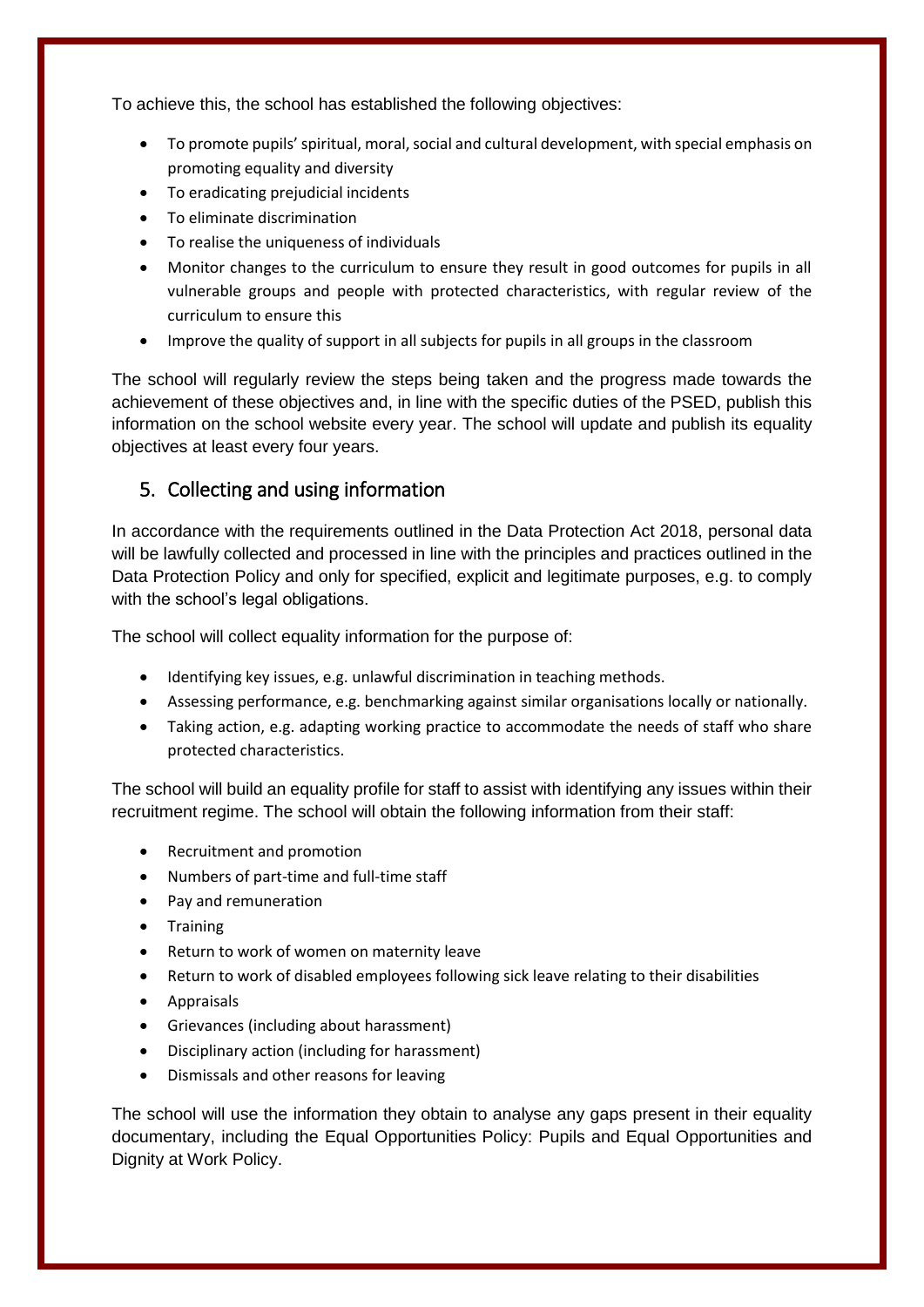## <span id="page-7-0"></span>6. Publishing information

The school will publish information to demonstrate its compliance with the Act. The school will publish information relating to persons within the school community who share relevant protected characteristics, these will include:

Other persons affected by the school's policies and procedures.

The school will not provide this information if:

- The employee is employed under contract personally to do work.
- The employer does not have, and it is not reasonably practicable for the employer to obtain the data.

#### The school will publish findings in its **annual** report.

The school will update its equality objectives at least every four years and publish on the school website. The school will publish information on the school website every year which will show the progress made towards the achievement of the equality objectives.

## <span id="page-7-1"></span>7. Promoting equality

In order to meet our objectives, the school has identified the following priorities:

- The school will provide auxiliary aids that are directly related to disabled pupil's educational needs as a reasonable adjustment, so they can integrate wholly in all parts of school life.
- Staff will ensure that all pupils are able to take part in extra-curricular activities and residential visits, and the school will monitor uptake of these visits to ensure no one is disadvantaged on the grounds of a protected characteristic.
- The school will ensure that all forms of prejudice-motivated bullying is taken seriously and dealt with equally and firmly.
- There will be differential schemes of work designed to meet the abilities and learning styles of all pupils.
- There will be a clearly defined disciplinary system stipulated in the Behavioural Policy, which will be consistently enforced.
- The school will increase access for disabled children and young people to the school curriculum and will take necessary steps to meet pupils' needs by using a variety of approaches and planning reasonable adjustments for disabled pupils, enabling them to take as full a part as possible in the activities of the school.
- The school will ensure there is adequate access to the physical environment of the school.
- The school will improve the delivery of written information to disabled children and young people.
- The school will seek the views of advisory staff, outside agencies and local schools.
- Throughout the year, the school will plan ongoing events to raise awareness of equality and diversity and these themes will also be embedded in the school's curriculum plans.

The school will consult with stakeholders to establish equality objectives and draw up a plan based on information collected on protected groups and accessibility planning.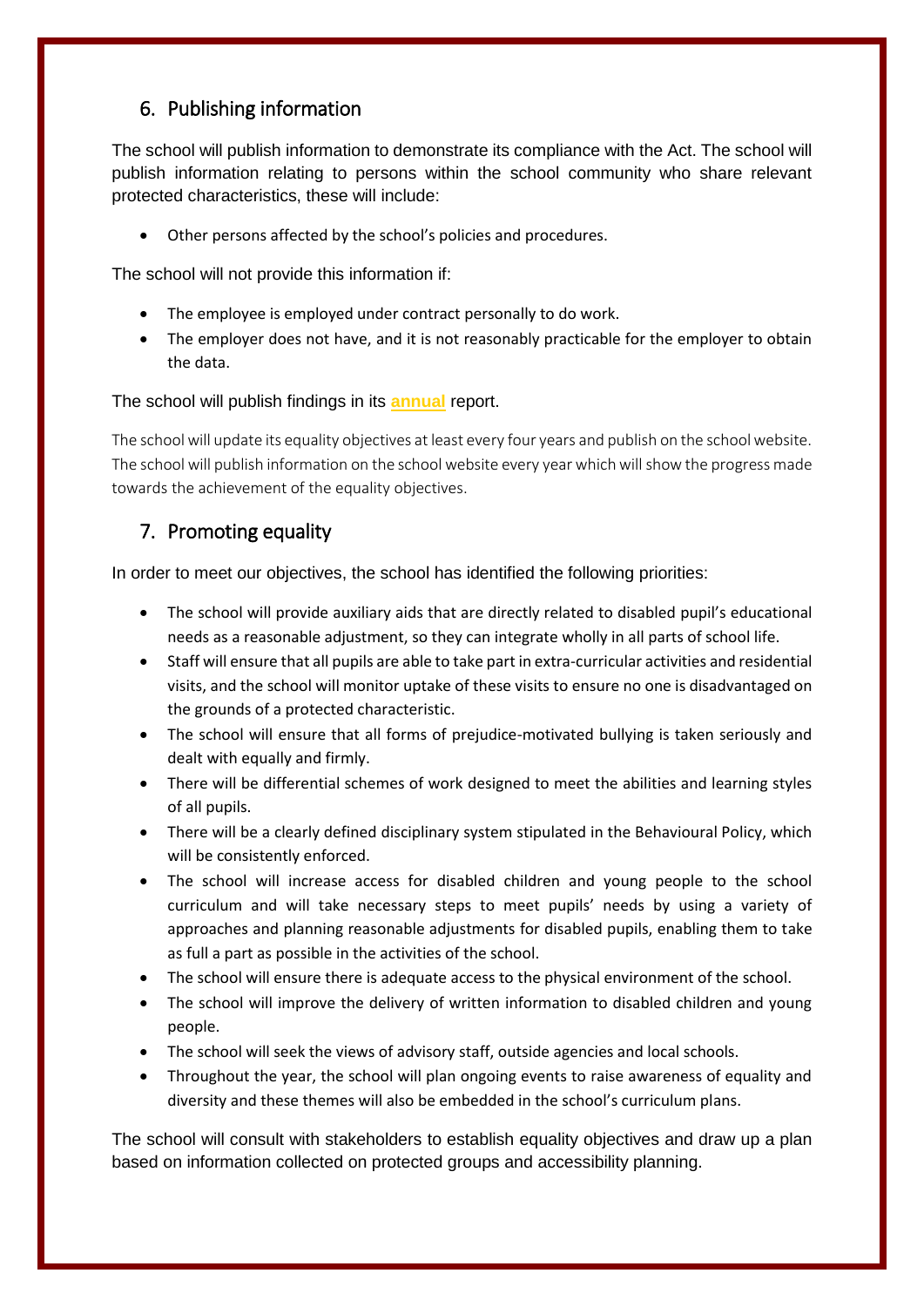Any reports of bullying and prejudice will be carefully monitored and dealt with accordingly. Annual training will be given to all staff to ensure that they are aware of the process for reporting and following up incidents of prejudice-related bullying.

## 8. Addressing prejudice-related incidents

The school is opposed to all forms of prejudice. The school will ensure that pupils and staff are aware of the impact of prejudice. The school will address any incidents immediately and, where appropriate, report them to the LA.

## <span id="page-8-0"></span>9. Complaints procedures

The school aims to resolve all complaints at the earliest possible stage and is dedicated to continuing to provide the highest quality of education possible throughout the procedure. Any person, including a member of the public, is able to make a complaint about the provision of facilities or services that the school provides.

The school will adhere to the Complaints Procedures Policy to ensure a straightforward, impartial, non-adversarial process that allows a full and fair investigation, respects confidentiality and delivers an effective response and, appropriate redress. If a complaint has completed the school's process and the complainant remains dissatisfied, they have the right to appeal, as outlined in the Complaints Procedures Policy.

The school works to develop good professional relationships between colleagues; however, we understand that sometimes conflicts may arise. Through maintaining open communication, we want our employees to feel able to raise any grievances so that appropriate and effective solutions can be put in place. Grievances raised by staff members will be processed in accordance with the school's Grievance Policy.

## <span id="page-8-1"></span>10.Curriculum

All pupils will be entitled to access a broad and balanced curriculum and to teaching and learning opportunities which meet their needs, including extra support where this has been identified as a statutory need.

When planning the curriculum, the school will take every opportunity to promote and advance equality. When teaching the curriculum, the school will promote equality and will not subject individuals to discrimination. The school will develop an appropriate curriculum for all pupils in all vulnerable groups and will ensure Personal Social Health Education (PSHE) lessons are designed for pupils to develop their knowledge of the world and the importance of equality.

## <span id="page-8-2"></span>11. Monitoring and review

The headteacher will review this policy annually, to ensure that all procedures are up-to-date. The policy will be monitored and evaluated by the headteacher and governing board in the following ways:

- Individual attainment data
- Equal opportunities recruitment data
- Equality impact assessments